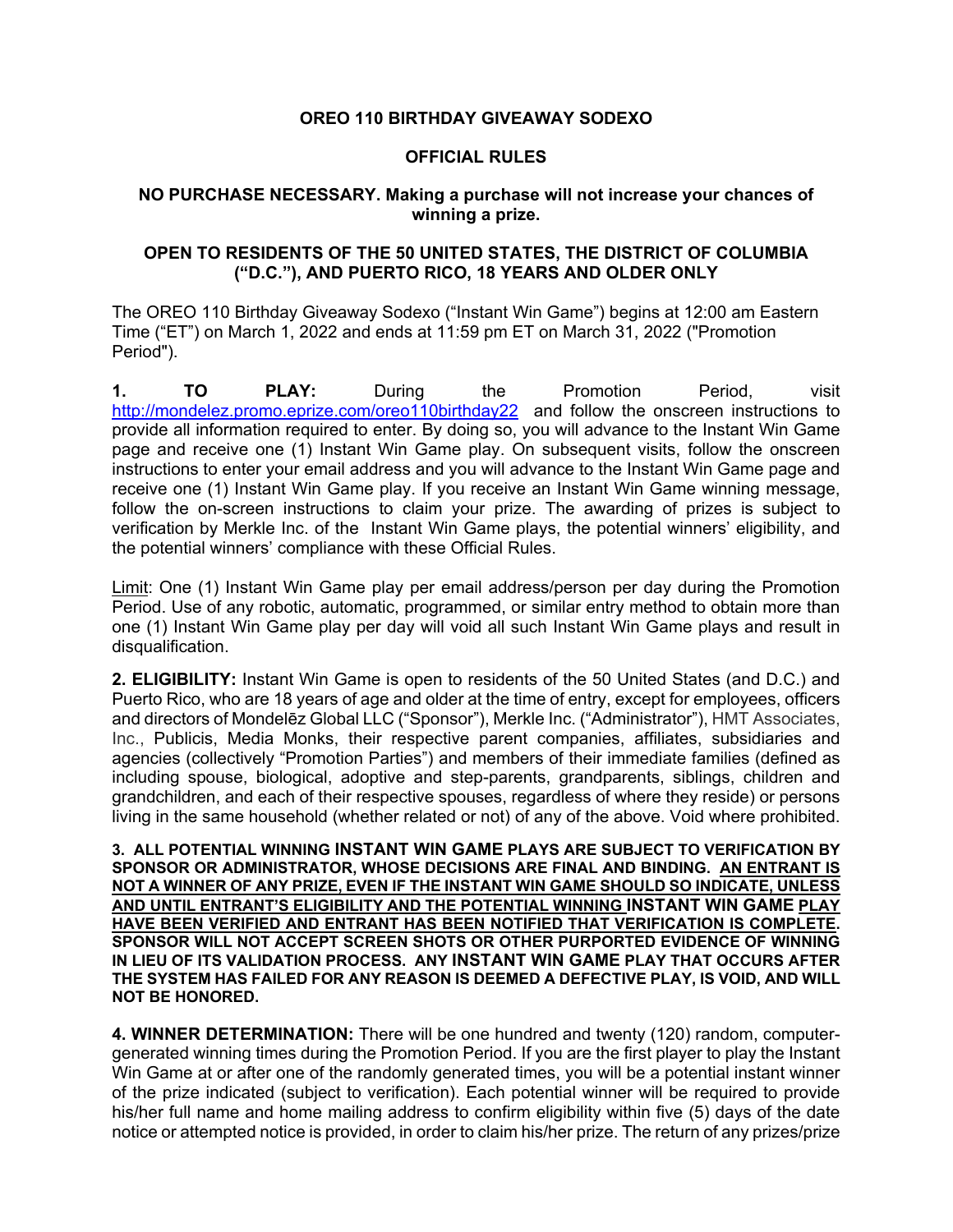notifications as undeliverable or if a potential winner fails to comply with any of these requirements or with the Official Rules in any way will result in disqualification and an alternate winner will be selected by random drawing from among all other Instant Win Game plays. Failure by a potential winner to provide the requested information will result in the automatic forfeiture of the prize. In the event that a potential winner is disqualified for any reason, Sponsor will, at its discretion, award the applicable prize to an alternate winner by random drawing from among all other Instant Win Game plays. If necessary, only three (3) such drawings will be held, after which the applicable prize will remain un-awarded if not properly claimed. Prizes will be fulfilled within approximately 8-10 weeks after the conclusion of the Instant Win Game and verification of winners' eligibility.

**5. PRIZES AND APPROXIMATE RETAIL VALUES ("ARV"): Twenty (20) Grand Prizes:** A \$250.00 online retailer gift card. Terms and conditions of gift cards apply. ARV: \$250.00 each. **One hundred (100) First Prizes:** A swag bag which includes one (1) OREO Cookie jar, one (1) OREO Cookie tote bag, and four (4) or six (6) pack of OREO Cookies (1.2 oz or 2.4 oz). All details are determined by Sponsor in its sole discretion. ARV: \$50.00 each.

Limit: one (1) Grand Prize and one (1) First Prize per email address/person. Odds of winning an Instant Win Game prize depend on the number of eligible Instant Win Game plays, the timing of such Instant Win Game plays, and the number of prizes available at the time of such Instant Win Game plays. No prize substitutions, cash redemptions or transfers of prizes permitted by winners. Sponsor reserves the right to substitute a prize (or portion thereof) of equal or greater value if an advertised prize (or portion thereof) becomes unavailable. Each prize is awarded "as is" without, to the extent allowed by applicable law, any warranty, representation or guarantee of any kind, express or implied, on the part of the Sponsor. Total ARV of all prizes is \$10,000.00.

**6. GENERAL RULES:** All income taxes resulting from acceptance of prizes are the responsibility of the winners. By participating, entrants (and their parents/legal guardians if entrants are deemed minors in the jurisdiction in which they reside ("Minors")) accept and agree to these Official Rules and the decisions of the Administrator, which shall be final in all matters. By participating, entrants (and their parents/legal guardians if entrants are Minors) agree to hold Promotion Parties, their respective affiliates, directors, officers, shareholders, employees, franchisees and assigns harmless against any and all claims and liability arising out of participation in the Instant Win Game and/or use or redemption of prizes (if applicable).

Promotion Parties are not responsible for lost or late Instant Win Game plays or notifications, or for technical, hardware or software malfunctions, lost or unavailable network connections, or failed, incorrect, inaccurate, incomplete, garbled or delayed electronic communications whether caused by the entrant or by any of the equipment or programming associated with or utilized in this Instant Win Game, or by any human or other error which may occur in the programming of this Instant Win Game or the notification of potential winners. If due to a computer programming or other error, the number of prize-winning messages exceeds the intended number of prizes according to Rule 5, the intended number of prizes will be awarded in a random drawing from among all valid recipients of such messages. In no event will Sponsor be liable for more than the stated number of prizes in Rule 5. If, in the Administrator's opinion, there is any suspected evidence of tampering with any portion of the Instant Win Game, or if technical difficulties compromise the integrity of the Instant Win Game, the Administrator reserves the right to modify or terminate the Instant Win Game in a manner deemed reasonable by the Administrator, in its sole discretion. If the Instant Win Game is terminated prior to the stated end date of the Promotion Period, the prizes will be awarded in a random drawing from among all non-suspect Instant Win Game plays made as of the date/time of termination. Thereafter, no further Instant Win Game plays will be allowed, and no further prizes will be awarded. In the event a dispute arises as to the identity of a potentially winning entrant, entries will be declared made by the person whose name was submitted on the online entry form associated with the winning Instant Win Game play, provided s/he is eligible to participate. All federal and state laws apply.